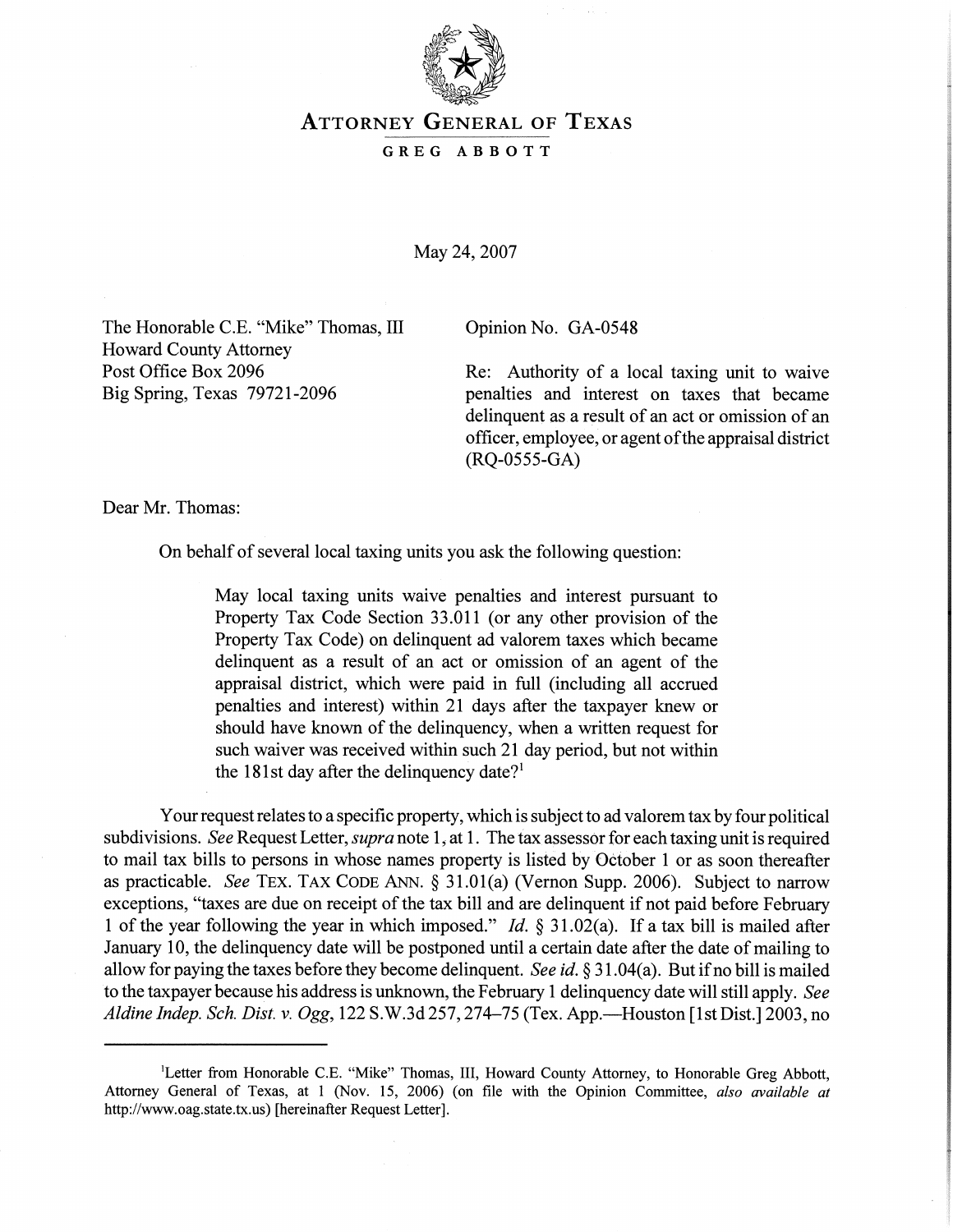The Honorable C.E. "Mike" Thomas, III - Page 2 (GA-0548)

pet.) (citing Tex. Att'y Gen. Op. No. JM-1192 (1990) at 8); *see also* TEX. TAX CODE ANN. § 3 1.0 1 (g) (Vernon Supp. 2006) (failure to send or receive the tax bill required by section 3 1.0 1 "does not affect the validity of the tax, penalty, or interest, the due date, the existence of a tax lien, or any procedure instituted to collect a tax"). Tax Code section 33.01 provides for penalty and interest on delinquent taxes. *See* TEX. TAX CODE ANN. *5* 33.0 1 (Vernon 2001).

You inform us that taxes became delinquent on the property in question for the years 2003, 2004, and 2005 as a result of an act or omission by an agent of the appraisal office. *See* Request Letter, *supra* note 1, at 1. The taxpayer became aware of the delinguency on or about October 15, 2006, and paid under protest the delinquent taxes for all three years, including all accrued penalty and interest, on October 30,2006. *See id.* at 1-2. The taxpayer included with the payment a written request for a waiver of penalties and interest. *See id.* at 2. You ask whether Tax Code section 3 3.0 1 1 may authorize the taxing units to waive penalties and interest. *See id.* at 1-2. This provision states in part:

(a) The governing body of a taxing unit:

(1) shall waive penalties and may provide for the waiver of interest on a delinquent tax if an act or omission of an officer, employee, or agent of the taxing unit or the appraisal district in which the taxing unit participates caused or resulted in the taxpayer's failure to pay the tax before delinquency and if the tax is paid not later than the 2 1 st day after the date the taxpayer knows or should know of the delinquency[.]

TEX. TAX CODE ANN. § 33 .011 (a)(l) (Vernon Supp. 2006); *see also id. 5* 33 .011 (b) (waiver of interest and penalties if a tax bill is returned undelivered to the governmental body, subject to additional conditions), (h) (waiver of interest and penalties if a tax payable by electronic funds transfer was delinquent because of an error in the transmission).

The section 33.011 waiver provisions are, however, subject to the following limitation:

A request for a waiver of penalties and interest under Subsection (a) $(1)$ , (b), or (h) must be made before the 181st day after the delinquency date. . . . *To be valid, a waiver ofpenalties or interest under this section must be requested in writing. Ifa written request for a waiver is not timely made, the governing body of a taxing unit may not waive any penalties or interest under this section.* 

*Id.* § 33.011(d) (emphasis added). The italicized language of section 33.011(d) was adopted by an act of the Seventy-ninth Legislature that included the following transition clause:

> Section 33.011, Tax Code, as amended by this Act, applies only to a request for a waiver of penalty or interest made on or after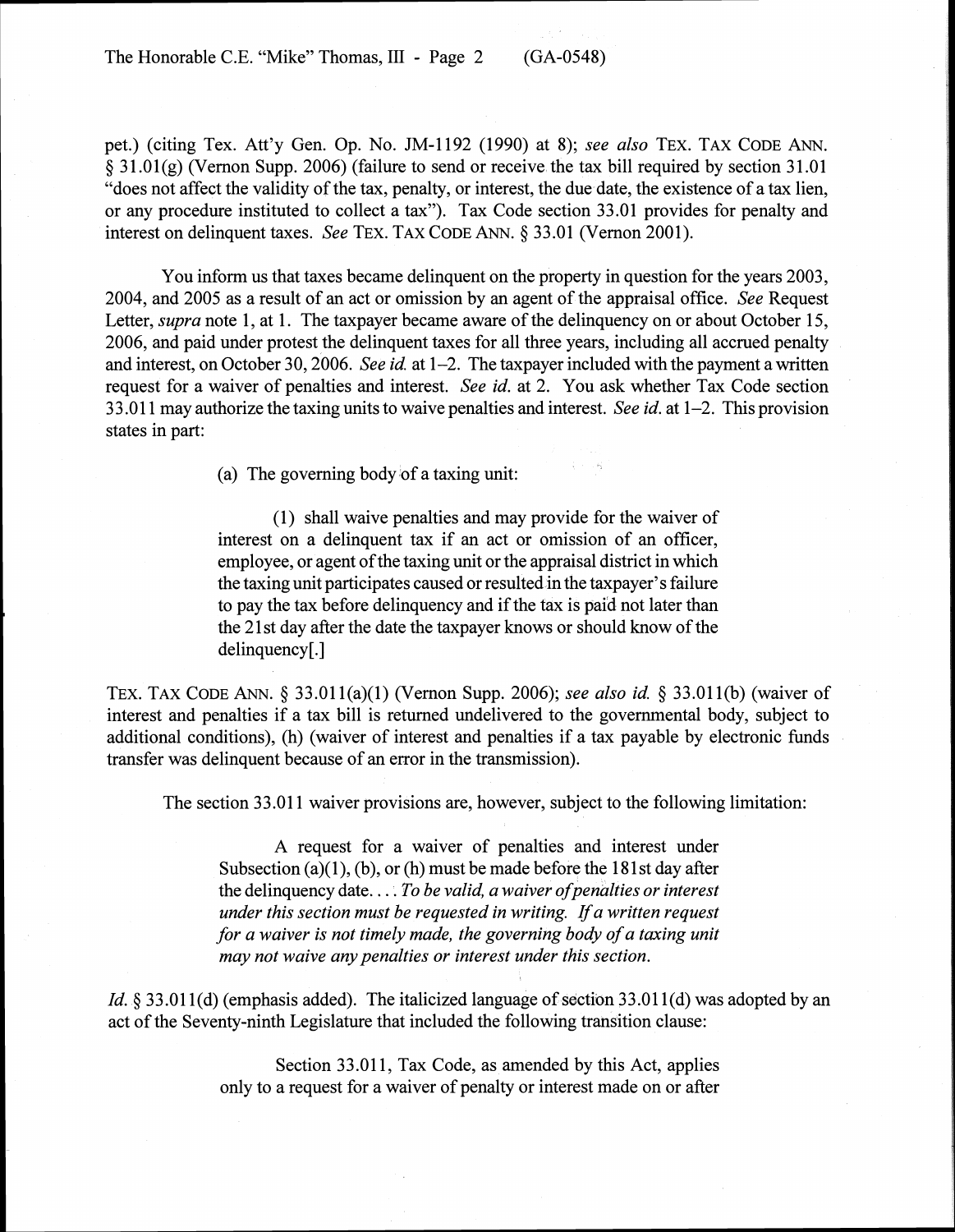the [September 1, 20051 effective date of this Act. A request for a waiver made before the effective date of this Act is governed by the law as it existed immediately before the effective date of this Act, and the former law is continued in effect for that purpose.

Act of May 29, 2005, 79th Leg., R.S., ch. 1126, § 29(g), 2005 Tex. Gen. Laws 3717, 3730. *See also id.* § 15, at 3723 (amending Tax Code section 33.011(d)); *id.* § 30, at 3731 (effective September 1, 2005).

Section 33.011(d) of the Tax Code, as amended in 2005, applies to the taxpayer's written request for a waiver of penalties and interest made on October 30,2006. *See id.* 29(g), at 3730. You have stated that the taxpayer's written request for a waiver of penalties and interest was not made before the 181st day after the delinguency date for each of the three years in which taxes were delinquent. *See* Request Letter, *supra* note 1, at 2. The plain language of section 33.011(d) compels us to conclude that the taxing units may not waive penalties or interest on the delinquent taxes.

You ask whether any other statute or constitutional provision authorizes taxing units to waive the penalties and interest on this account. *See id.* at 1-2. Because you provide no specifics about the act or omission causing the taxpayer's failure to pay his taxes on time, we will answer your questions in general terms.

We note initially that a taxpayer is charged with knowledge of the law. *See Mexia Indep. Sch. Dist.* **v.** *City of Mexia,* 133 S.W.2d 118, 121 (Tex. 1939); *see also Texaco, Inc.* v. *Short,* 454 U.S. 516, 532 (1982) (property owners are especially charged with knowledge of laws relating to taxation). Moreover, a political subdivision may not waive penalties and interest imposed by statute absent statutory authority. *See* Tex. Att'y Gen. LO-93-58, at 2 (special district may not waive penalties and interest due on delinquent taxes); *see also* Tex. Att'y Gen. Op. No. JM-74 (1983) at 2 (appraisal district may not waive penalties and interest imposed upon taxing units that are delinquent in paying their share of the district's expenses). Tax Code section 41.41 entitles a property owner to protest certain actions before the appraisal review board, including "any other action ofthe chief appraiser, appraisal district, or appraisal review board that applies to and adversely affects the property owner," and section 41.41 1 authorizes a property owner to "protest before the appraisal review board the failure of the chief appraiser or the appraisal review board to provide or deliver any notice to which the property owner is entitled." TEX. TAX CODE ANN.  $\S\S 41.41(a)(9)$ , .411(a) (Vernon 2001). A notice of the protest must be filed with the appraisal review board according to the applicable deadlines of section 41.44. *See id.* § 41.44 (Vernon Supp. 2006); *see also id. 5* 41.44(c) (notice of protest authorized by section 4 1.4 1 1 must be filed before the date when the taxes become delinquent). Whether any remedies are available to a particular taxpayer depends on the facts of that case.